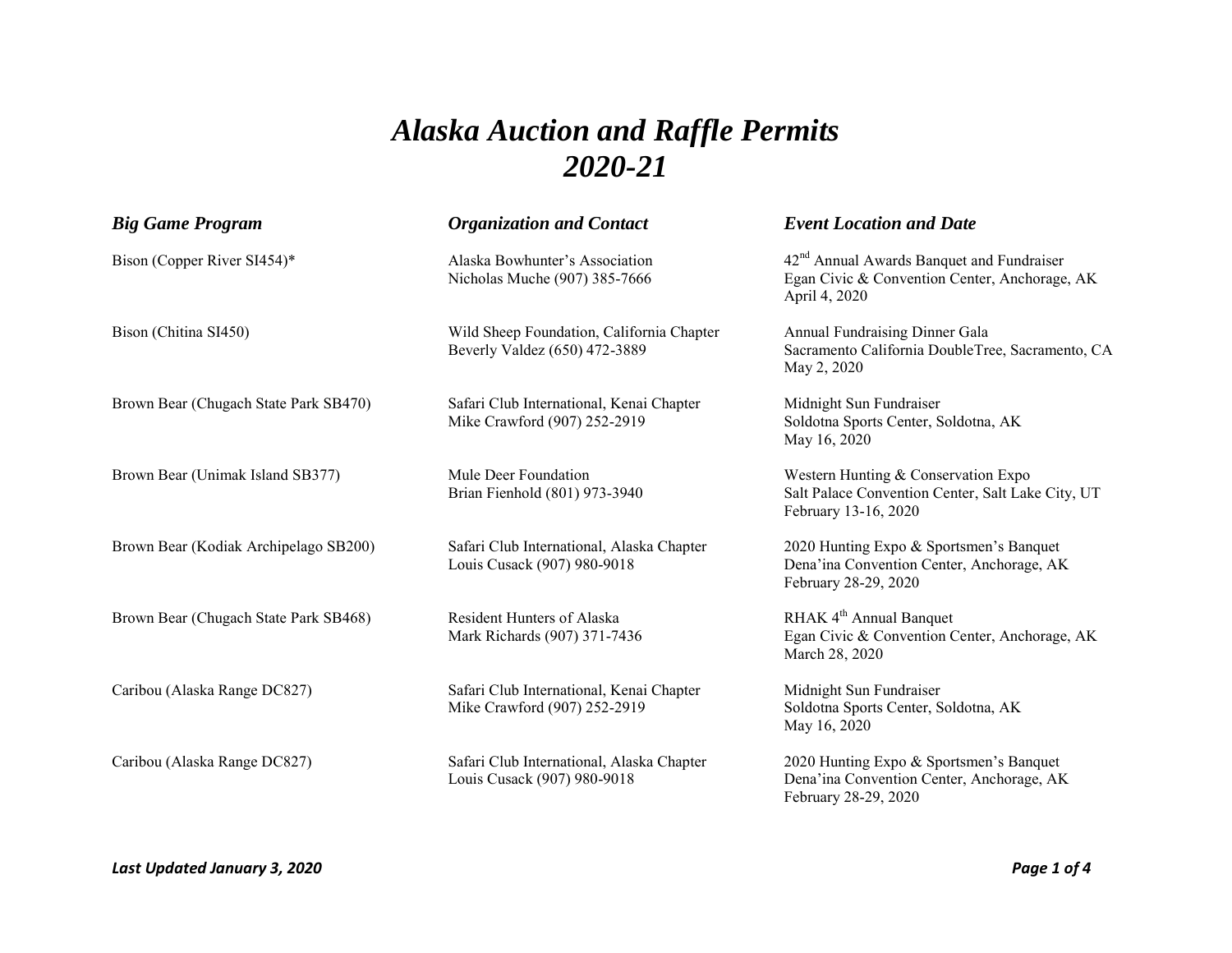| Caribou (Killey River SC608)                 | Alaska Frontier Trappers Association<br>Jonathan Zeppa (907) 795-3065   | Rendezvous Dinner/Raffle Drawing<br>Evangelos Restaurant, Wasilla, AK<br>April 25, 2020                      |
|----------------------------------------------|-------------------------------------------------------------------------|--------------------------------------------------------------------------------------------------------------|
| Caribou (Talkeetna SC590)                    | Alaska Professional Hunters Association<br>Deborah Moore (907) 929-0619 | APHA Annual Banquet and Fundraiser<br>Marriot Hotel, Anchorage, AK<br>December 6, 2019                       |
| Dall Sheep (Delta CUA SS202)                 | Outdoor Heritage Foundation of Alaska<br>Jennifer Yuhas (907) 745-6166  | 2020 Hunting Expo & Sportsmen's Banquet<br>Dena'ina Convention Center, Anchorage, AK<br>February 28-29, 2020 |
| Dall Sheep (Tok Mgmt Area SS101)             | Alaska Professional Hunters Association<br>Deborah Moore (907) 929-0619 | APHA Annual Banquet and Fundraiser<br>Marriot Hotel, Anchorage, AK<br>December 6, 2019                       |
| Dall Sheep (Western Chugach SS143)           | Alaska Wild Sheep Foundation<br>Kevin Kehoe (907) 868-8861              | 2020 WSF Annual Convention Sheep Show<br>Peppermill Resort, Reno, NV<br>January 16-18, 2020                  |
| Elk (Etolin Island SE315)                    | Alaska Bowhunter's Association<br>Nicholas Muche (907) 385-7666         | 42nd Annual Awards Banquet and Fundraiser<br>Egan Civic & Convention Center, Anchorage, AK<br>April 4, 2020  |
| Elk (Etolin Island SE315)                    | Ducks Unlimited, Alaska Chapter<br>Joseph Wright (907) 863-8476         | Spring BBQ/Military Hunter Night Out<br>Sullivan Arena, Anchorage, AK<br>April 24, 2020                      |
| Elk (Raspberry/Afognak Island SE700)         | Alaska Wild Sheep Foundation<br>Kevin Kehoe (907) 868-8861              | AK Wild Sheep Annual Banquet<br>Dena'ina Convention Center, Anchorage, AK<br>April 18, 2020                  |
| Moose (Turnagain Arm SM210)                  | Ducks Unlimited, Alaska Chapter<br>Joseph Wright (907) 863-8476         | Spring BBQ/Military Hunter Night Out<br>Sullivan Arena, Anchorage, AK<br>April 24, 2020                      |
| Moose (Delta Junction Management Area SM790) | Alaska Bowhunter's Association<br>Nicholas Muche (907) 385-7666         | 42nd Annual Awards Banquet and Fundraiser<br>Egan Civic & Convention Center, Anchorage, AK<br>April 4, 2020  |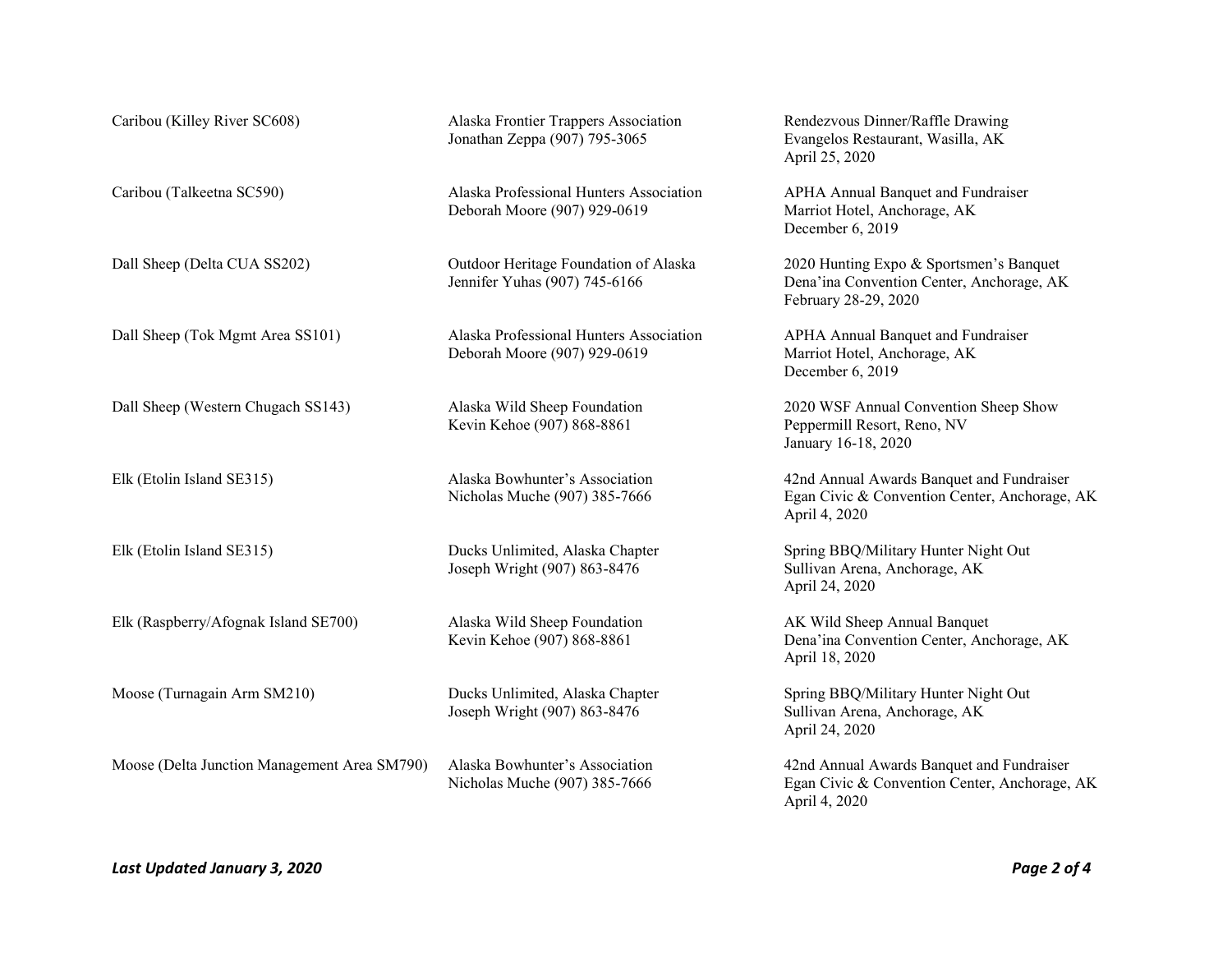| Moose (GMU 14B SM416)               | Alaska Frontier Trappers Association<br>Jonathan Zeppa (907) 795-3065    | Rendezvous Dinner/Raffle Drawing<br>Evangelos Restaurant, Wasilla, AK<br>April 25, 2020                          |
|-------------------------------------|--------------------------------------------------------------------------|------------------------------------------------------------------------------------------------------------------|
| Moose (Koyukuk CUA SM823-830)       | Midnight Sun Gundog Association<br>Kody Bull (907) 223-0898              | AK Wild Sheep Annual Banquet<br>Dena'ina Convention Center, Anchorage, AK<br>April 18, 2020                      |
| Mountain Goat (Lake George SG889)   | Mule Deer Foundation<br>Brian Fienhold (801) 973-3940                    | Western Hunting & Conservation Expo<br>Salt Palace Convention Center, Salt Lake City, UT<br>February 13-16, 2020 |
| Mountain Goat (Metal Creek SG890)   | Alaska Frontier Trappers Association<br>Jonathan Zeppa (907) 795-3065    | Rendezvous Dinner/Raffle Drawing<br>Evangelos Restaurant, Wasilla, AK<br>April 25, 2020                          |
| Mountain Goat (Revillagigedo SG005) | Alaska Professional Hunters Association<br>Deborah Moore (907) 929-0619  | <b>APHA Annual Banquet and Fundraiser</b><br>Marriot Hotel, Anchorage, AK<br>December 6, 2019                    |
| Mountain Goat (Uganik River SG474)  | Outdoor Heritage Foundation of Alaska<br>Jennifer Yuhas (907) 745-6166   | AK Wild Sheep Annual Banquet<br>Dena'ina Convention Center, Anchorage, AK<br>April 18, 2020                      |
| Musk Ox (Nunivak Island SX050)      | Resident Hunters of Alaska<br>Mark Richards (907) 371-7436               | RHAK 4th Annual Banquet<br>Egan Civic & Convention Center, Anchorage, AK<br>March 28, 2020                       |
| Musk Ox (Nunivak Island SX050)      | Alaska Wild Sheep Foundation<br>Kevin Kehoe (907) 868-8861               | AK Wild Sheep Annual Banquet<br>Dena'ina Convention Center, Anchorage, AK<br>April 18, 2020                      |
| Musk Ox (Nunivak Island SX050)      | Safari Club International, Alaska Chapter<br>Louis Cusack (907) 980-9018 | 2020 Hunting Expo & Sportsmen's Banquet<br>SCI AK Summer BBQ, Anchorage, AK<br>August 1, 2020                    |
| Musk Ox (Nunivak Island SX050)      | Midnight Sun Gundog Association<br>Kody Bull (907) 223-0898              | AK Wild Sheep Annual Banquet<br>Dena'ina Convention Center, Anchorage, AK<br>April 18, 2020                      |